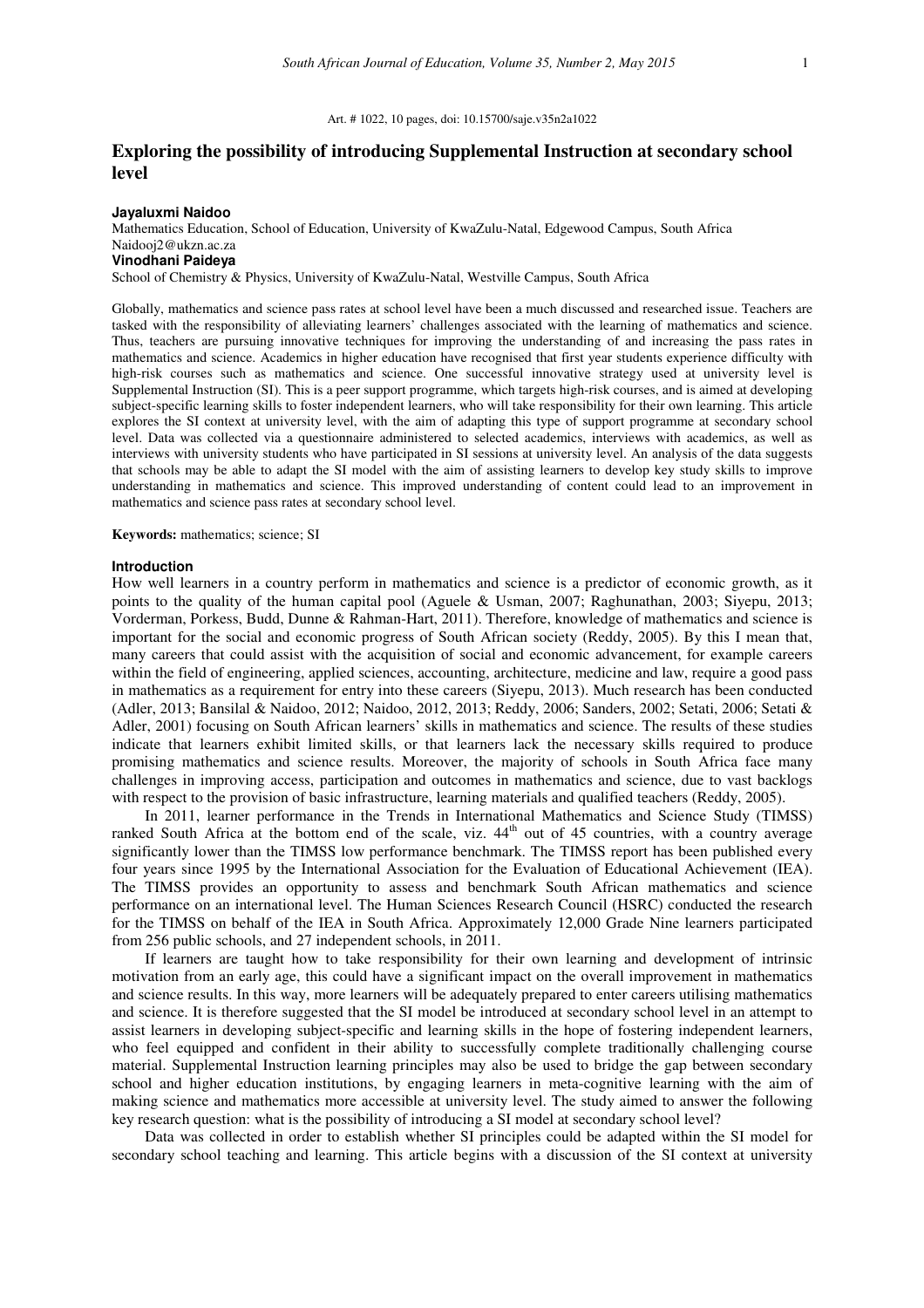level. This discussion is followed by a description of the methodology used in this study. The results and findings are then analysed, with the aim of exploring the possibility of introducing SI at secondary schools in South Africa. This exploration is encouraged; with the intention of improving the current mathematics and science pass rates, in the hope of thereby adequately preparing students to enter careers that utilise mathematics and science (Ning & Downing, 2010).

# The Supplemental Instruction Context at University Level

The SI model, which is an academic support programme that originated in 1973 at the University of Missouri Kansas City (United States of America), is a peer learning support programme, based on collaborative learning principles. Supplemental Instruction is based on the principles of peer learning, encouraging contact between students and faculty, developing reciprocity, cooperation and collaboration amongst students, encouraging active learning, promoting the development of study skills, providing prompt feedback, as well as developing metacognition. Peer learning is an established method for promoting student learning (Ning & Downing, 2010) and is used in Higher Education globally (Medina, 2003). Supplemental Instruction is a voluntary support programme and focuses on assistance in building peerto-peer interaction, motivation and self-efficacy amongst students. It focuses on providing additional support, especially on courses that are considered high-risk.

Supplemental Instruction was introduced as a support programme for the first-year engineering and science students at the participating university in 2008. The SI sessions at university level provide students with opportunities for engagement with course content through group and paired discussions. In addition, SI allows for the explanation and discussion of key concepts and it encompasses the use of various questioning techniques whereby immediate feedback is provided to students.

This article reports on research that was conducted to explore whether or not SI principles employed at university level could be adapted for learners at secondary school. The aim of adapting SI at secondary school level is to assist learners with the development of key study skills to improve understanding in mathematics and science. Supplemental Instruction provides regularly scheduled peer facilitated sessions, where students have the opportunity to assimilate and understand course content by means of thinking, reasoning, analysing and problem-solving (Phelps & Evans, 2006). Arendale (1993) state that the SI leader's role is to assist students in engaging in the type of thinking behaviour that facilitates connections between notes, textbooks and problem solving. This is done

in different ways, where students within SI sessions work collaboratively and participate actively to understand the course concepts, to brainstorm ideas, to engage in discussions, and to analyse and reflect upon key concepts being discussed. According to McGuire (2006), these activities facilitate students' conceptual understanding and promote success in problem-solving tasks. These studies have shown a substantial improvement in examination results of students who participated in SI sessions (Arendale, 1993; Phelps & Evans, 2006).

Within the SI context, there are different role players: an SI leader who facilitates the SI sessions, the SI supervisor, who monitors and mentors the SI leader, the faculty partners for the high-risk courses who advise the SI leaders on what sections of the course have been completed, as well as the students who participate actively within the SI sessions. Supplemental Instruction leaders are usually students, who have already completed and passed the courses for which they will be facilitating. The leaders are selected based on academic merit (many programmes require a B symbol or higher, and steady academic progression in general) in the courses for which they would be assisting students. Supplemental Instruction supervisors train SI leaders with respect to SI principles and facilitation techniques prior to the commencement of the SI sessions. This training is provided by an SI supervisor during a kick off training session, which varies from programme to programme. The focus of the initial training is to introduce the basic principles and techniques of SI to the SI leaders, and to provide them with instructional tools. In addition, the training assists the SI leader in becoming acquainted with logistics and administrative responsibilities while preparing both to meet the faculty partners, as well as to introduce the SI model to students.

Besides the initial SI leader training, SI leaders receive regular ongoing training focusing on academic strategies; leadership development; team-building; relationship-building techniques; learning theory, facilitation skills and collaborative learning techniques. Supplemental Instruction leaders are mentored and supported throughout the semester by the SI supervisor. The Supplemental Instruction supervisor is trained by the national Center for SI, and is well acquainted with SI methodology. The SI supervisor serves as a mediator of course content in collaboration with the lecturer of the course. The SI supervisor provides mentoring and support to SI leaders through the observation of SI sessions. Feedback is provided to SI leaders on a regular basis. All SI leaders are remunerated for their efforts in planning, facilitating and administering of the SI sessions.

At university level, students are not compelled to attend any of the SI sessions; they may attend if they require the assistance provided by the SI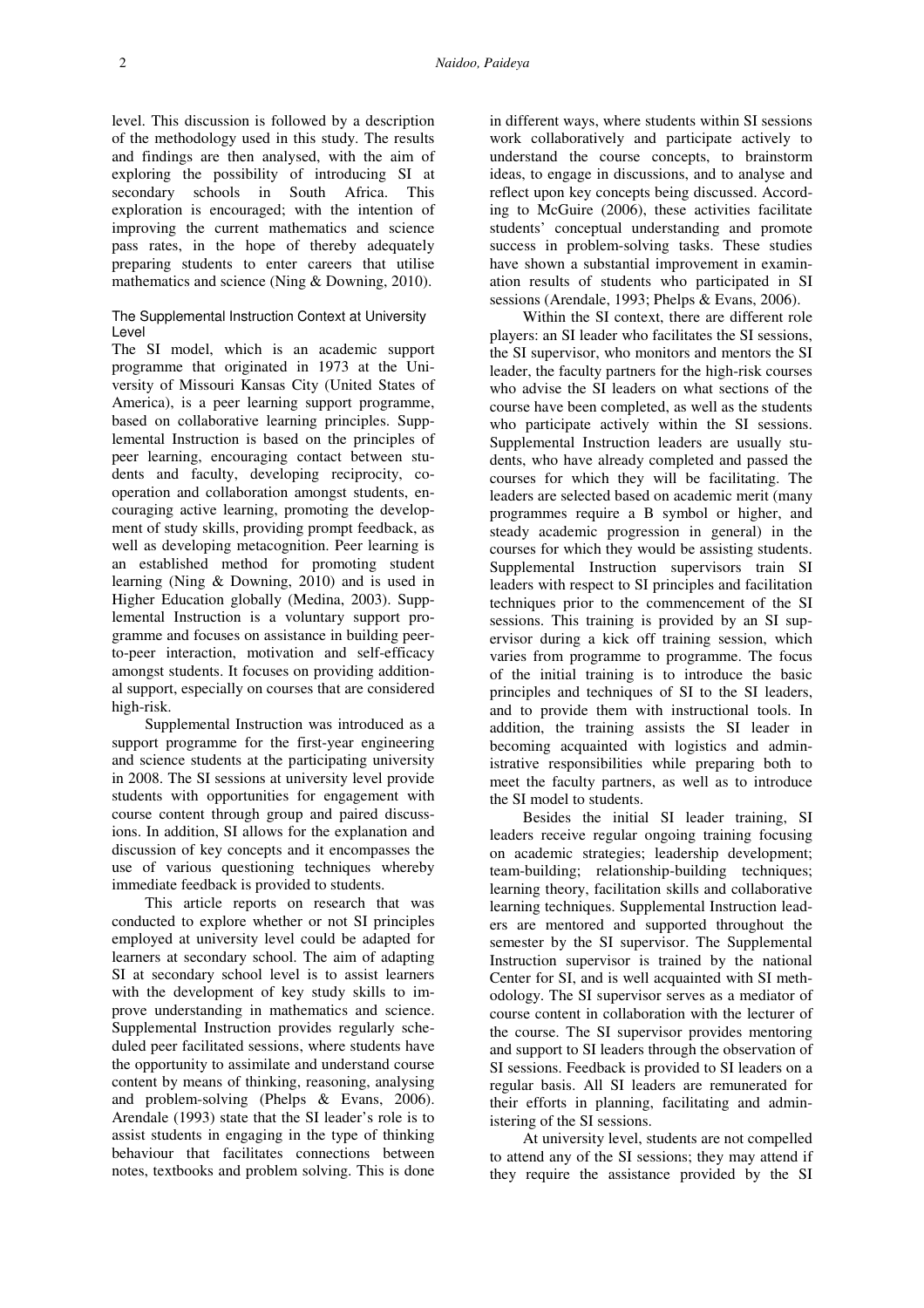facilitators and other SI participants. Therefore the voluntary nature of SI adopted at university level provides students with an opportunity to take responsibility for their own learning. With the support of the SI leader and peers, students are encouraged to develop problem-solving skills within a collaborative environment. Hence, the SI leader, through facilitation, interaction, open discussion, scaffolding and explanation, promotes learning in a socially non-threatening environment where students can 'safely' make mistakes (Fayowski & MacMillan, 2008).

### The Teaching and Learning of Mathematics and Science at Schools in South Africa

To perform fully in democratic processes and to be unrestricted in career choice and advancement within society, learners must be able to understand and apply complex and abstract mathematics and science ideas. Mathematics teachers are constantly looking for innovative and stimulating teaching strategies to encourage and sustain learners' attention in mathematics classrooms, with the aim of improving mathematics pass rates (Naidoo, 2012). One such innovative strategy teachers could implement at secondary school level is the SI model.

Similarly, the teaching and learning of science, which is viewed as important for the social and economic development of South Africa (Reddy, 2005), may also benefit from the adaptation of the SI model at secondary school level. Supplemental Instruction has been found to be methodologically successful as a support programme for first-year students in higher education in South Africa (McCarthy, Smuts & Cosser, 1997; Paideya, 2011; Pocock, 2012; Zulu, 2003), therefore it is suggested that a SI model could be adapted for the secondary school milieu.

By adapting the SI model at secondary school level, learners will have more opportunities to engage and interact with their peers in discussion groups focusing on content, procedures and problem-solving. This may be beneficial in improving mathematics and science pass rates in South African schools that do not have well-trained science and mathematics teachers, resources or laboratories (Modisaotsile, 2012). In addition, SI sessions at secondary school may scaffold the learning of abstract concepts and provide learners with opportunities for further engagement with complex concepts outside the classroom. This may be beneficial to the mathematics learners, as they ought to be exposed to various approaches for solving a variety of equations, for example, linear, quadratic, and cubic equations in mathematics (Maharaj, 2008).

Although the SI model is traditionally aimed at supporting students, if implemented at secondary

school level, teachers would also benefit from having additional support in the form of SI leaders, who would be able to assist learners in consolidating what was taught during the lessons. While it is acknowledged that SI alone may not solve all the problems that teachers and learners face at secondary school level, the goal of the SI model would be to improve learners' study skills, deepen their understanding of mathematics and science, and adequately prepare them to enter careers in mathematics and science.

### Theoretical Framing

This study was framed within the ambit of social constructivism. Social constructivism focuses on learning as it takes place through social interaction and mediation within meaningful contexts (Kim, 2001). Meaningful contexts are created within active learning milieus, within which the teacher and students communicate effectively, in order to encourage social interaction to advance peer collaboration (Powell & Kalina, 2009). Consequently, teachers need to create learning milieus, where opportunities for communication, conversation and scaffolding are provided to assist learners in constructing the knowledge they need to acquire. Mathematics and science conversation can lead to a deeper understanding of the language of mathematics or science. Through communication, ideas are reflected upon, refined and remembered. As learners learn to speak mathematical or scientific language, they transform their thinking of the concepts. The creation of mathematical or scientific language is thus improved by making meaning through processes of social interaction and language (Vygotsky, 1978).

Supplemental Instruction leaders at university level provide scaffolding, as students learn to think within the context of the course. They provide direction and suggestions and clarify concepts and theories, thus reflecting on the meaning-making process. Scaffolding is most effective if it involves tasks within the learners' zone of proximal development (ZPD) (Naidoo, 2012). The ZPD refers to the difference between what a learner can do without assistance from a peer or teacher, and what a learner can do with this assistance (Siyepu, 2013). Vygotsky's (1978) view is that through the use of scaffolding, individuals may acquire an in-depth understanding of concepts. Scaffolding in a classroom may be achieved through modelling, feedback and dialogue. Through training and support, the SI leader develops the skills necessary to model effective learning and study strategies in the discipline. The SI leader is thus able to provide constructive feedback to students and to support students' interactions within the SI sessions. This model could be adapted at secondary school level, where SI leaders are supported by teachers, or by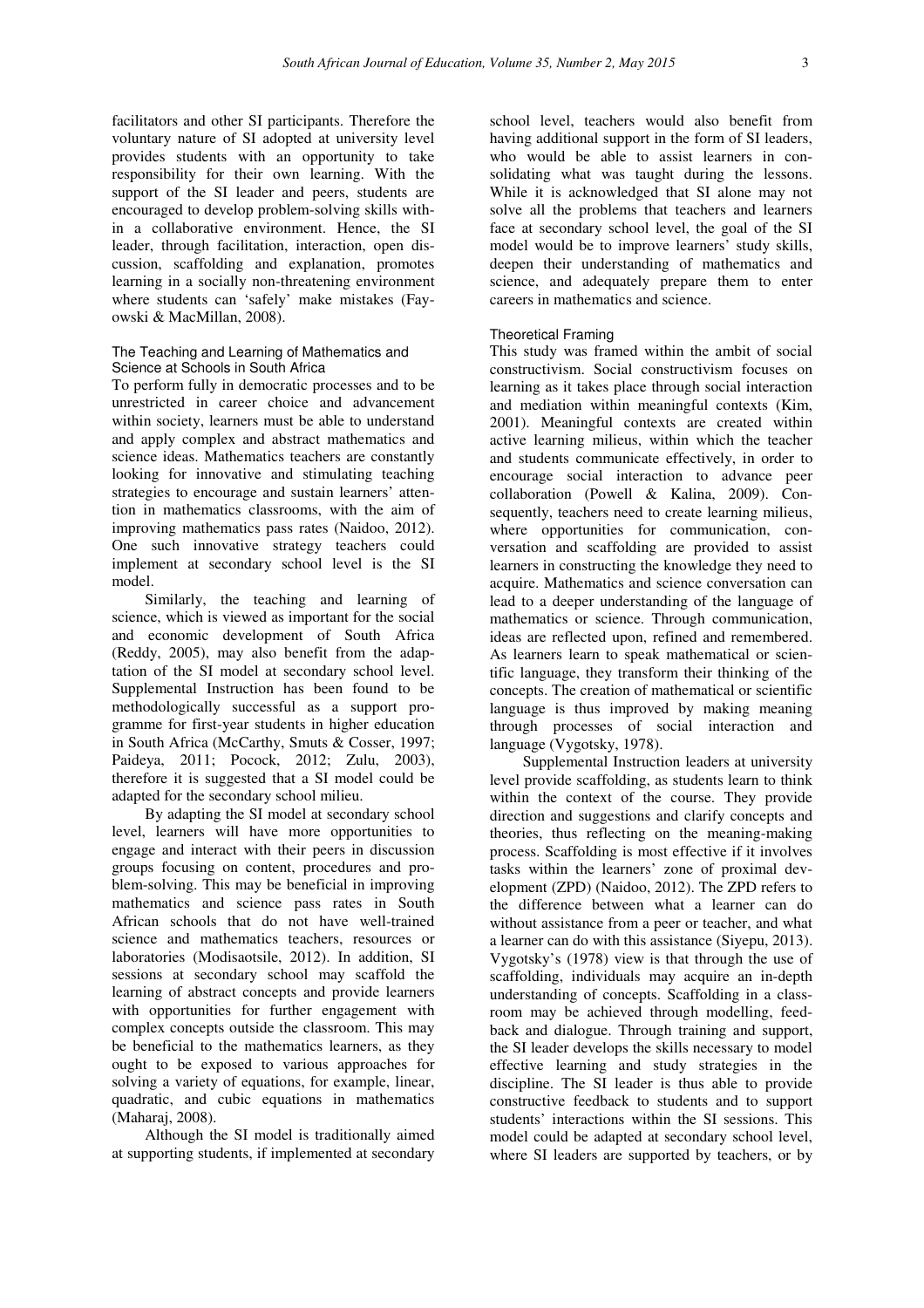externally funded SI supervisors, in developing learners' mathematics and science conceptual knowledge.

By providing students with instruction that links new knowledge to prior experiences, SI may assist learners who are concrete thinkers, to start thinking on abstract level. University students who reason at a concrete level may experience difficulty processing new information and linking it with prior knowledge they possess. This additional layer of support is critical for concrete thinkers, as generally, these opportunities are not otherwise available in the high-risk courses such as mathematics and science, which many SI programmes target. Supplemental Instruction also seeks to enhance students' meta-cognitive abilities.

Metacognition refers to "one's knowledge of one's own cognitive processes" (Flavell, 1976:232). If a student is cognitively aware of how they are studying, then that student may know what problem-solving plans and techniques to use, and how to think about the content in order to grasps the abstract concepts. Most students are not 'naturally' metacognitively aware, and it is found that this skill only develops much later in students' lives (Bransford, Brown & Cocking, 2000). Therefore, a student may either fail or succeed at an examination and have no idea why. Supplemental Instruction can assist, since one component of SI requires the SI leaders to incorporate modelling of study skills relevant to the content. Supplemental Instruction leaders attempt to engage students in actively thinking about what mental processes they used when they were successful, and what they used when they were unsuccessful.

# **Methodology**

A qualitative study was carried out framed within an interpretive paradigm. Ethical clearance was obtained from the participating university's Research Office. Each participant was provided with an informed consent form, which informed participants of the scope of the study as well as of their right to withdraw. The participants were also made aware of their role in the study. Further permission was sought from the participants for the interviews to be audio-recorded.

Twelve academics working at a university in KwaZulu-Natal (KZN), South Africa, were invited to participate in the study. Twenty students who had attended SI sessions were also invited to participate in the study. Seven academics and 15 students responded positively to the invitation. A pilot study was conducted with a small sample of the participants (three academics and five students). Data was collected via a questionnaire for the academics and semi-structured interview schedules. The purpose of the pilot study was to ensure that the data collection instruments were valid and reliable.

For the main study, the remaining four academics were asked to complete the revised questionnaire, and they were subsequently interviewed. The purpose of the questionnaire was to gain additional information regarding the academics' teaching experience within Higher Education, their knowledge of SI, and whether or not the courses they taught had the support of SI leaders. The academics were interviewed based on their responses on the questionnaire. The interviews assisted in probing and clarifying their responses to the questionnaire. Furthermore, the interviews with the academics also aimed at exploring the academics' views as to whether or not SI could be adapted at secondary schools with the aim of improving learners' study skills, deepening their understanding of mathematics and science, and adequately preparing learners to enter careers utilising mathematics and science.

Subsequently, 10 students who attended SI sessions at the participating university were interviewed. The focus of these interviews centred on the students' views on the benefits or limitations of SI with respect to improving their study skills, deepening their understanding of the content required for the high-risk courses, promoting active learning, and encouraging peer collaboration. To ensure the internal validity of the study, all interviews were recorded and transcribed. Each recording was played several times to ensure that there were no mistaken transcriptions. Furthermore, the researchers ensured that the academics and students understood the concepts under focus.

With respect to the profile of the academics, two of the participants were academics from the Mathematics Department  $(A1 \text{ and } A3^i)$ ; the other two academics were from the Science and Engineering Departments, respectively (A2) and (A4). Additionally, the four participating academics were former mathematics and science educators at secondary school level, and also had the experience of being SI supervisors.

The academics were chosen as important sources of data, due to their knowledge of the current state of schools in South Africa, both provincially and nationally, where all four were trained SI Supervisors. These academics were SI supervisors who subsequently trained SI leaders and monitored SI programmes within their respective disciplines. They were therefore deemed to have sound knowledge of the dynamics of secondary schools, and were known to interact with teachers from the diverse categories (in terms of infrastructure and resources) of schools in KZN. The participating students had taken part in SI sessions for mathematics and science at the university. It was of value to the study to establish their perspective on adapting the SI programme in secondary schools. These interviews with the students provided important data regarding some of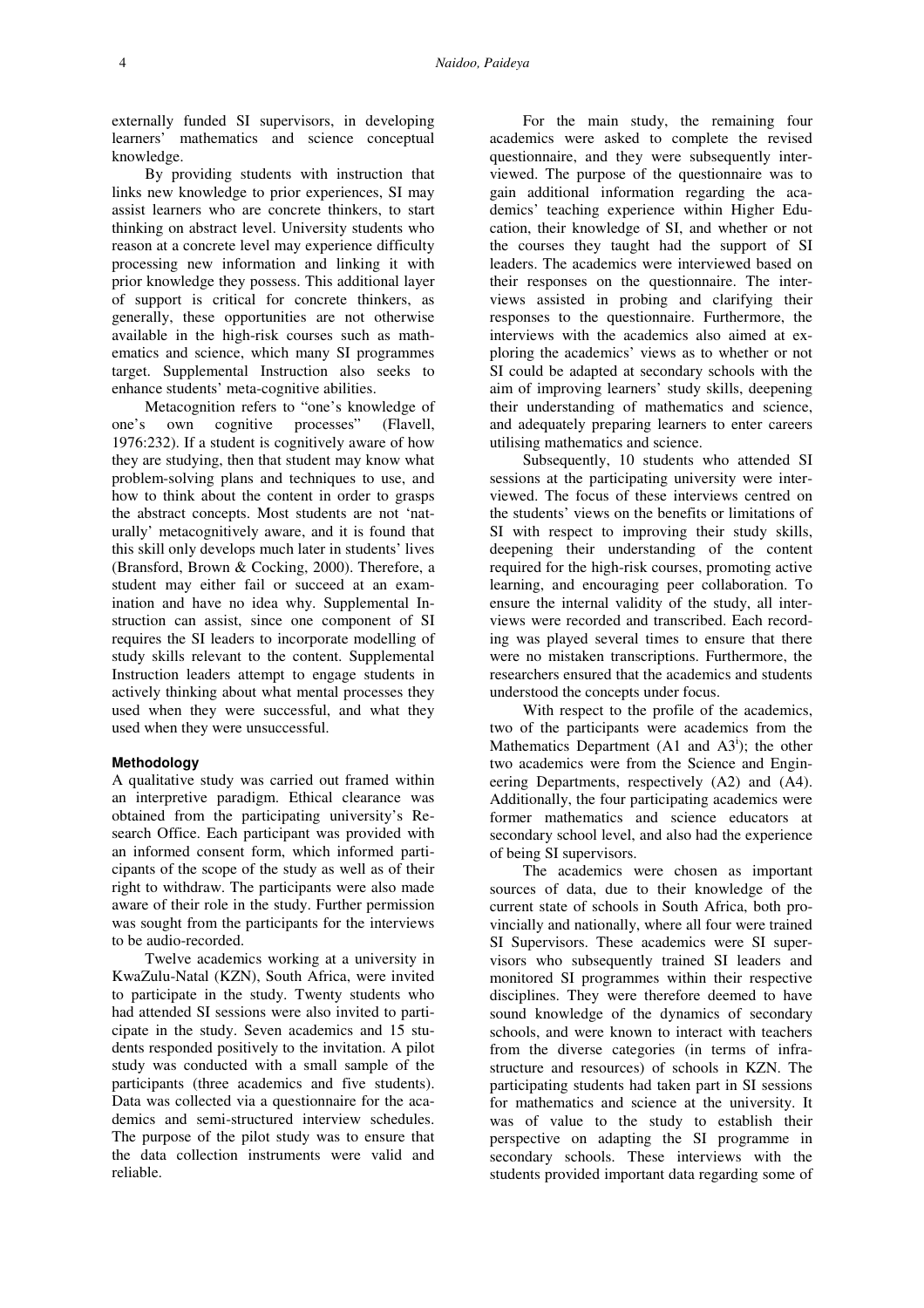the benefits and limitations such an intervention would reveal.

#### Data Analysis

All data collected was analysed qualitatively. Memos were written by the researchers during the interviews and the data collection process. These memos were reflected on during the data analysis process, and constituted the first stage of data analysis. They further assisted with the coding process, where the responses to each questionnaire were coded. The coding assisted with stage three of the data analysis process, developing categories. All interviews were transcribed and categories were developed. Finally the categories assisted in developing and constructing themes for this study. Three major themes emerged for this article: understanding the SI model and its implications for change; the creation of a structure for learner support at secondary schools; and the adaptation of the SI model for secondary schools.

# **Findings and Discussion**

The questionnaires were analysed in order to develop semi-structured interview schedules for the participating academics. Transcripts from the interviews were analysed to determine the views of both the academics and students with respect to the implementation of SI at secondary schools. Three themes evolved from the data as follows:

- understanding the Supplemental Instruction model and its implications for change;
- creation of a structure for learner support at secondary schools; and
- the adaptation of the SI model for secondary schools.

These themes will now be discussed in more detail.

Understanding the Supplemental Instruction Model and its Implications for Change

As would have been expected, the academics displayed a good understanding of the SI model indicating that:

A1: "*Supplemental Instruction involves active participation of students in small collaborative groups*…"

A2: "…*it is a peer-facilitated learning experience for all students in high-risk modules*…"

The participants<sup> $\text{u}$ </sup> further suggested that SI:

A1: "…*offers conceptual clarity to students based on students' needs*…"

A2: "…*involved active participation with a view to understanding module content better*…"

A3: "…*involved collaborative/active learning through discussion, reflection, brain storming of ideas and a variation of questioning techniques*…" A4: "…*involved training students to take responsibility for their learning*."

S8iii: "…*helps because you* [sic] *work in groups and you* [sic] *learn from your peer's solutions and their way of working problems as well*…"

These findings correlate with social constructivism, whereby students are noted to actively engage with members of the learning milieu to socially construct meaning. Based on the excerpts taken from the interview transcripts, this active engagement involved discussion, brain storming of ideas, working collaboratively within groups and engaging with a variety of questioning techniques.

It was important in this study to determine the participants' understanding of the SI model, in order to further understand their views of whether SI could be adapted for secondary schools. The participants were purposively chosen to inform this research since they had a good understanding of Supplemental Instruction principles and practice. In addition, the academics were former secondary school science and mathematics teachers and would therefore be able to provide responses from this perspective as well. Due to their experience and understanding of the SI programme, both the academics and students provided valuable data regarding the benefits and limitations of adapting Supplemental Instruction at secondary school level.

## Creation of a Structure for Student Support at Secondary Schools

When participants were asked their opinions of peer learning models for schools, the following responses were received:

A1: "…*it provides help to students in need*…"

A2: "…*well thought out models which take into consideration managing group work dynamics*  have a place at schools...

S9: "…*at school, it would have been a benefit to us, we would not have been alone we would have others with similar problems and then the leader would help us work through these problems*…"

When further probed, one academic  $(A2)$ mentioned that secondary school learners may lack the necessary group work skills to take on the responsibility of collaborative learning. In addition, it was suggested that learners could also be confronted with other challenges, such as peer pressure, which might work against constructive engagement with mathematics or science concepts. It was implied that presently, the school ethos suggests that only the teacher is knowledgeable, and that this creates a sense of mistrust with peers, which could result in ineffective learning. On this basis, it was suggested that "*well thought out models*" [A2] which took into consideration the above factors have a place at schools.

One of the participants (A4) commented that "*schools foster a competitive spirit*" through academic grading. This suggests the main focus to be examinations and products; rather than developing the processes of learning and developing lifelong learners. It was therefore suggested that the SI programme could enhance the development of learner's meta-cognitive learning skills at school level, better preparing them for tertiary education.

Other participants made the following suggestions regarding peer learning models, where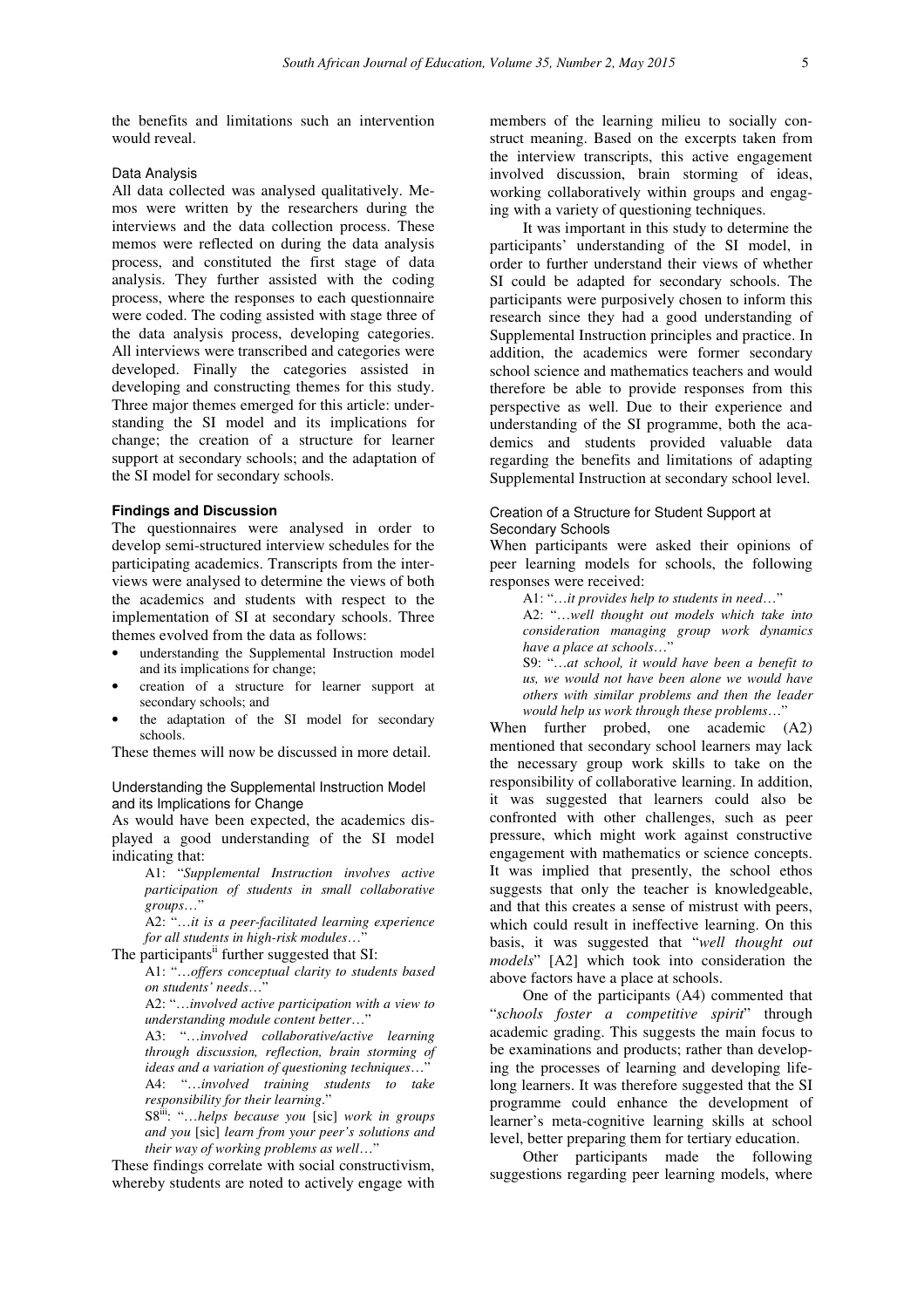it was noted that it: "…*resonate*[s] *with the curriculum policy for schools*…" and such a model "*underpins the theoretical basis for cooperative learning...*" (A3). This argument was supported by participants who indicated that:

> A3: "…*peer learning has a place in mathematics education…learners learn from each other through code-switching, to explaining in their own way*…" S2: "…*you learn more when you try to teach something to someone*…"

> S3: "…*group work boosts your confidence and if you discuss the answer in pairs you feel more sure of your answer…group work helps*…"

> S10: "…*especially when we do not understand a certain thing, if someone helps us understand in our language then we would understand better. We should have done this at school, it would make life so easy…so many things that we did in school are being tested in university, like catalyst, reactions, coefficients*…" [sic].

These transcript excerpts are in harmony with the theory of social constructivism, whereby group work, collaboration among students, peer teaching and communication are valued and encouraged. The participants continued by saying:

> A3: "…*students seem to have a common way of understanding each other – 'in sync' – no better way to learn…they begin to accept it as a human activity that they all engage in* [sic]…"

> S2: "…*I'll be honest,* [sic] *everyone doesn't contribute* […] *maybe they are just shy or they just don't want to try… but we try and get everyone involved by asking different people to look for information in the textbook or the lecture notes*…"

> S4: "…*we all answer* [the problem] *on our own and we compare our answers and we see that it's right and then you get confident knowing that someone else also has the same answer as you* … [sic] *I recall when it came to balancing equations I was not always very confident with my answer, as I often confused the subscripts and the coefficients of the chemical formula, but working in groups allowed me to develop the skill of balancing chemical equations*…"

> S7: "…*language is a problem for me; I think the discussions in the SI sessions help me understand what is being taught*… ."

These comments suggest that peer learning models could work well at schools, and more particularly, with second language learners. This would be highly beneficial in the teaching and learning of mathematics, since research (Maharaj, 2008) indicates that learners encounter many difficulties when they are exposed to word problems.

However, one participant indicated that: "…*peer learning models may work at school level but it is the logistics of initiating and sustaining such models that may cause problems*…" (A1).

This remark indicates that the participant agreed that peer learning models have a place at school level, through proper implementation and support of such models.

The adaptation of the Supplemental Instruction Model for Secondary Schools

The majority of the participants believed that SI could be adapted at secondary schools. This is evident where the participants comment that the success of the SI programme in schools depends on teachers' awareness of the challenges, support and guidance learners require to succeed at school:<br>A4: "...it is possible, pro

A4: "…*it is possible, provided assessors/facilitators have a deep understanding of students' potential for success and their challenges…an understanding of the dynamics of schools, as well as the visions of all stakeholders for education, is vital*…"

S5: "…*you feel like for the next SI I need to do more limiting reagent questions and I have to be prepared and you start preparing by doing other examples so you know what you don't understand and you can get help in SI*…*the leaders are always prepared and know how to help*…"

Two of the participants justified their comments that peer learning programmes are possible at school by indicating that they were aware of high schools in Durban that used similar models for tutoring learners. Within SI sessions, tutoring is mutually beneficial to both the students and SI leaders. While the students gain assistance with content, study skills and collaborating with peers, the SI leaders develop academic and leadership skills. Based on the findings it was evident that the symbiotic nature of the SI model is also in line with the theory of social constructivism. This theory is based on the tenets of collaboration, cooperation and active participation of all members that engage within the learning milieu.

A2: "…[the] *school has student leaders tutoring the younger learners in mathematics*…"

A3: "…*the school has used learners in upper grades to tutor mathematics learners in lower grade*[s]…"

In an attempt to determine the effectiveness of such peer learning programmes at secondary school level, it would be interesting to assess the similarities and differences of these peer learning programmes in relation to SI principles. When asked which aspects of the SI underpinnings would work at secondary school level, the following responses were received:

A1: "…*Supplemental Instruction can assist learners to link new knowledge to prior existing knowledge*…"

A2: "…*learning from peers has a place at school*…"

A3: "…*the active discussion amongst learners about difficult problems and concepts*…"

A4: *"… the teaching of good study habits and study skills…"* 

A4: "…*active learning principles, discussion sessions, quizzes (with great support from the teacher), student-driven agendas, and group activities would definitely work at school*..."

S1: "...*you get to work in groups and with different*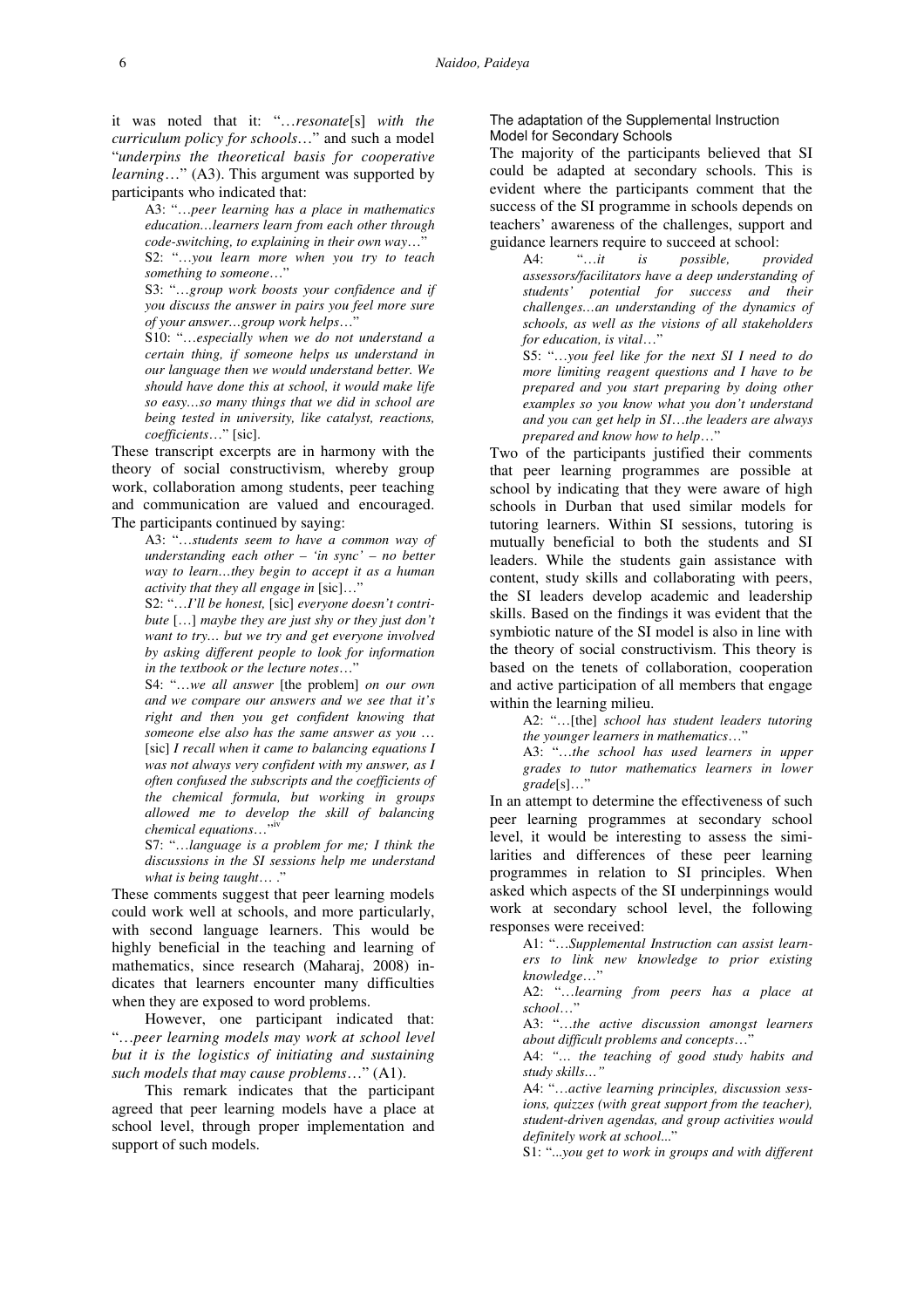*people which really clarifies your understanding of chemistry concepts because people might really have different views, methods or ways of working out stuff*…"

The majority of the participants agreed that the SI principles of active learning, group and peer discussions, probing and students taking responsibility for their learning have potential in developing learners at secondary school level. These principles are in line with the principles of social constructivism. This is evident in the excerpts that follow:

> S2: "…*I am more confident that my answers are correct or I am close to the correct answer, which is a confidence booster* [sic] *… and I am more confident to explain my method of answering the question to my group members who let me know*  where I am going wrong....

> S6: "…*at SI there's a whole lot of* [sic] *other people there so they come in with different questions and different angles of thinking, and for example, if* […] *you feel that there's a set method in which to calculate, some other person might have a completely easier* [sic] *and different way*  [which] *saves you time...* [it is most likely that their] *method is less time consuming. A typical example was writing mole ratios or showing stoichiometric relationships between reactants and products … I must admit I learnt an easier method of doing this in SI...*"

> S10: "…*it would have been better if we did these sessions in school, we would have done so much better in school*… ."

The participants agreed that there could be time and management constraints on the part of SI leaders, as reflected in the comments below:

A2: "…*managing disruptive learners could pose a problem*…"

A4: "…*Supplemental Instruction leaders finding time to attend other lessons besides their own, prepare, maintain registers*…"

In support of the above comments, considering learners' level of maturity with respect to managing group dynamics, disruptive learners and facilitating the SI session, this matter might become problematic with younger leaders. Also, since school timetabling does not give learners much free time with the exception of lunch and a tea break, this would not allow the senior learners to attend the junior classes to become familiar with the content being delivered for the week. Preparing SI session content would therefore need much guidance and support from the teachers or the SI supervisor in charge.

A project was carried out in Sweden (Mannikko-Barbutiu & Sjogrund, 2004), which sought to overcome similar challenges. The researchers mention the use of university students or a combination of both university students and high school learners as SI leaders in schools. Although this research was carried out internationally, the context is similar to the South African context in many ways. It is therefore

encouraging to know that this study could be mirrored in South Africa, thus fostering the possibility of adapting the SI model at secondary schools in South Africa. The aim of this implementation would be to improve learners' study skills, to deepen their understanding of mathematics and science, and to adequately prepare them to enter careers utilising mathematics and science.

Since the remuneration of learners for their efforts would be virtually impossible considering the lack of financial support experienced by most schools, and more especially in the lower socioeconomic groupings, learners acting as SI leaders in schools would need to participate on a voluntary basis, or alternatively, they could be given academic credit or a leadership certificate for their participation. The SI leader positions could be marketed based on the benefits to the SI leader with respect to improved leadership qualities, conceptual knowledge and meta-cognitive skills (Couchman, 2009).

# **Conclusion and Recommendations**

Reddy (2005) maintained that to improve a country's mathematics and science results, it would be important to improve the quality of education at school level. One way of improving the quality of education at school level would be to introduce SI principles in order to complement mathematics and science education at secondary schools. The analysis of the data from the interviews with academics reveals that SI has the potential to improve mathematics and science results at secondary school level. In addition, SI will allow learners to take responsibility for their learning, by allowing learners to identify challenges in their learning, engage in learning activities during SI sessions, and evaluate their learning by establishing what they know and do not know (Paideya, 2011).

The findings also reveal that the SI programme ought to be adapted for secondary school learners who require assistance in building peer-to-peer interaction, motivation and self-efficacy. Supplemental Instruction supervisors would need to assist SI leaders to prepare activities based on developing these skills in learners, such as developing a culture of reflection on concepts that they find difficult to understand.

It was also noted from the findings that teachers were overworked and would not be willing to take on the further responsibility of acting as the SI supervisor. It is therefore suggested that other staff, such as guidance counsellors at school, could be trained as SI supervisors, or that universities could form alliances with secondary schools or other universities who are successfully using SI in their vicinity and develop a weekly after-school SI programme. Initially, university students from the mathematics and science fields could be trained as SI leaders and, thereafter, learners could be trained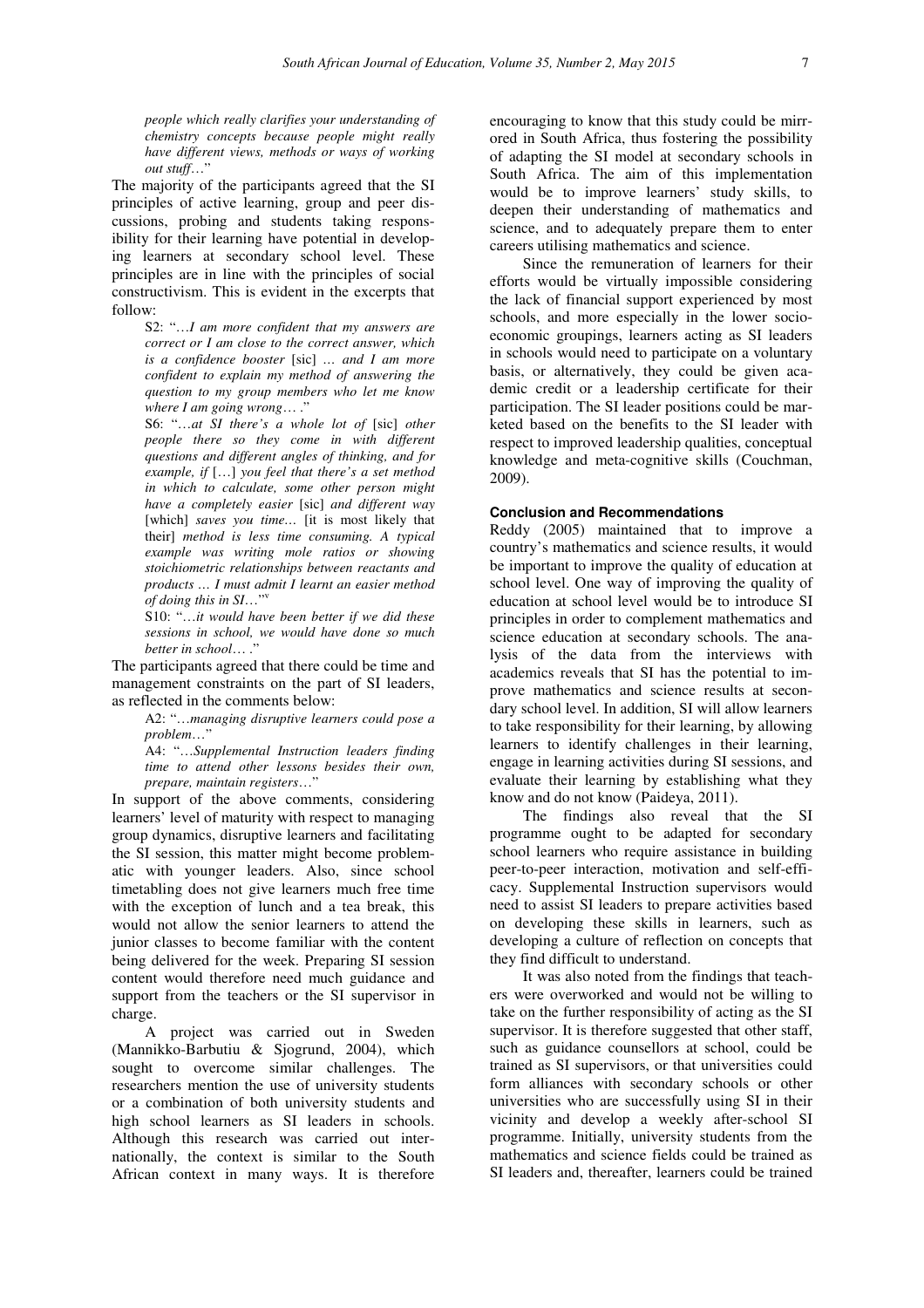as SI leaders as was, done in the Swedish project (Mannikko-Barbutiu & Sjogrund, 2004).

An important recommendation that arose from the Swedish study is that all participants in the project should be informed of the SI principles and techniques so that there are no grey areas with respect to expectations and dissemination of the programme. Learners and teachers ought to understand that SI is not a 'quick remedy' for examinations, but rather a process of developing a deep understanding of concepts.

It is also evident from the findings that the SI programme has the potential to work at secondary school level through proper guidance and support of SI leaders. These leaders would in turn need consistent support and guidance from their SI supervisors with respect to subject content and facilitation skills. It is suggested that guidance counsellors or retired teachers could be called upon to monitor and support the SI programme at schools on a regular basis so as to relieve teachers who might already be overburdened with tasks. This could be similar to the successful School Change Project (SCP) initiated in the Free State in 2012. The focus of the project was to improve the mathematics results of learners as well as to encourage more learners to take mathematics as a subject. The poorest achieving schools in the Free State were provided with resources from Master Maths<sup>vi</sup> and the expertise of Mentors. The mentors included Grade 10–12 (mathematics, physical science and accounting) teachers and retired principals, who provided classroom support at least once a week (Haley, 2014).

In addition to providing assistance with the supervision and mentoring of the adapted SI model at secondary school level, the retired teachers could also assist teachers to enhance their pedagogic content knowledge (PCK). PCK refers to the extent to which a teacher can appropriately integrate the use of teaching techniques with the content being taught, and its effectiveness on learner learning (Shulman, 1986). While teacher knowledge is important for the improvement of teaching and learning, teachers need to know both the content as well at the pedagogy behind each section and topic. Shulman (1987:4) defines PCK as "...the category most likely to distinguish the understanding of the content specialist from that of the pedagogue..." Pedagogical content knowledge embraces the comprehension of what makes the understanding of certain subject matter effortless or complicated. This also includes the use of correct language to clearly convey abstract and complex ideas. Essentially, this mentoring would be of benefit to both the teachers at secondary school as well as the learners participating in the adapted SI model. However, one must acknowledge that while this may be an ideal community effort of which to take

advantage, it may not be as sustainable as having a designated staff member.

In light of the findings of the 2011 TIMSS report and the current state of knowledge acquisition at school, it appears that learners are taught to adapt their study strategies to the requirements of the examinations rather than to develop a deep understanding of concepts. Supplemental Instruction could thus provide the support that is needed to assist learners in the processing of information resulting in students achieving a better understanding of mathematics and scientific concepts, thus paving the way for further understanding and academic success.

### **Notes**

- i. Code used to protect identity of the participants: A1 refers to Academic 1, A4 refers to Academic 4.
- ii. Participants refer to both academics and students; see codes next to transcript excerpts.
- iii. The students were provided with codes to protect their identity, for example S1 refers to the student who was interviewed first, and S8 refers to the student who was interviewed eighth.
- iv. Verbatim quotation was edited for the publication.
- v. Verbatim quotation was edited for the publication.<br>vi. Master Maths is a tutoring franchise developed
- Master Maths is a tutoring franchise developed to assist learners from Grades 4-12. The Master Maths programme involves the integration of personal contact from tutors with interactive computer lessons.

### **Acknowledgements**

The authors would like to thank the University of KwaZulu-Natal for partially funding this study (TLCRG). The opinions expressed here are those of the authors, and do not necessarily reflect the position, policies or endorsements of the university.

## **References**

- Adler J 2013. Access, equity and knowledge in use in secondary school mathematics in South Africa. In M Berger, K Brodie, V Frith & K Le Roux (eds). *Proceedings of the Seventh International Conference Mathematics Education and Society Conference* (Volume 1). Cape Town. Available at http://www.mes7.uct.ac.za/Vol%201%20Proceedin gs\_Final.pdf. Accessed 9 March 2015.
- Aguele LI & Usman KO 2007. Mathematics education for dynamic economy in Nigeria in the 21st Century. *Journal of Social Science,* 15(3):293-296. Available at http://www.krepublishers.com/02- Journals/JSS/JSS-15-0-000-000-2007-Web/JSS-15- 3-000-000-2007-Abst-Text/JSS-15-3-293-07-613- Aguele-L-I/JSS-15-3-293-07-613-Aguele-L-I-Tt.pdf. Accessed 9 March 2015.
- Arendale D 1993. Foundation and theoretical framework for Supplemental Instruction. In DC Martin & D Arendale (eds). *Supplemental Instruction: Improving first-year student success in high-risk courses* (2nd ed). Monograph Series Number 7. Columbia, SC: The National Resource Center for The First Year Experience and Students in Transition. Available: ERIC Document Reproduction Service ED 354 839.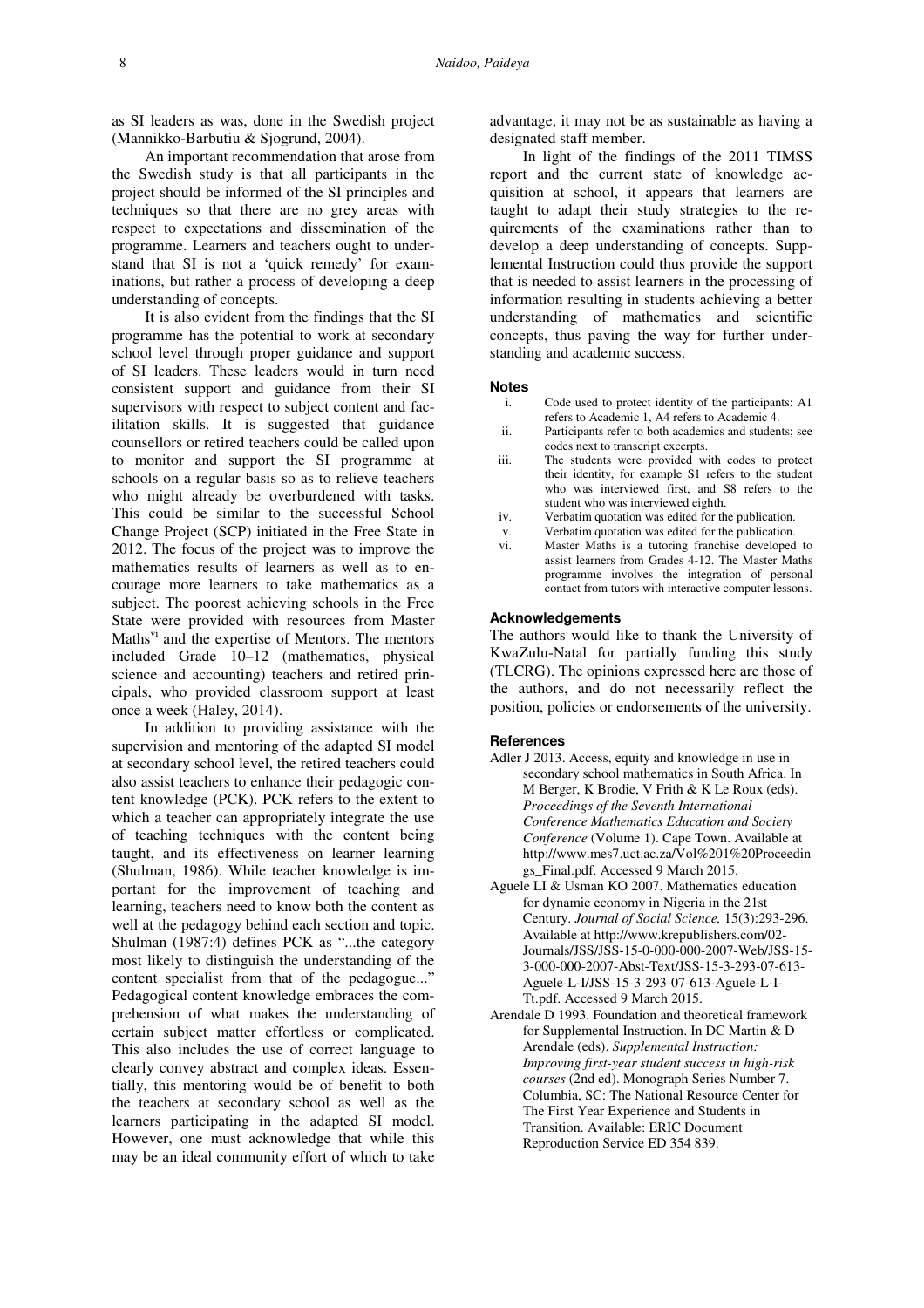Bansilal S & Naidoo J 2012. Learners engaging with transformation geometry. *South African Journal of Education,* 32(1):26-39.

Bransford JD, Brown AL & Cocking RR (eds.) 2000. *How people learn: Brain, mind, experience, and school* (expanded ed). Washington, DC: National Academy Press.

Couchman JA 2009. An exploration of the 'lived experience' of one cohort of academic peer mentors at a small Australian university. *Journal of Peer Learning,* 2(1):87-110. Available at http://ro.uow.edu.au/cgi/viewcontent.cgi?article=10 17&context=ajpl. Accessed 9 March 2015.

Fayowski V & MacMillan PD 2008. An evaluation of the Supplemental Instruction programme in a first year calculus course. *International Journal of Mathematical Education in Science and Technology,* 39(7):843-855. doi: 10.1080/00207390802054433

Flavell JH 1976. Metacognitiveaspects of problem solving. In LB Resnick (ed). *The nature of intelligence.* Hillsdale, NJ: Lawrence Erlbaum Associates.

Haley T 2014. *School change project in the Free State.* Available at http://www.mastermaths.co.za/latestmaths-news/item/168-school-change-project-inthe-free-state.html. Accessed 11 October 2014.

Kim B 2001. Social constructivism. In M Orey (ed). *Emerging perspectives on learning, teaching, and technology.* Available at http://epltt.coe.uga.edu/index.php?title=Social\_Con structivism. Accessed 9 March 2015.

Maharaj A 2008. Some insights from research literature for teaching and learning mathematics. *South African Journal of Education,* 28(3):401-414. Available at

http://www.scielo.org.za/pdf/saje/v28n3/a08v28n3. pdf. Accessed 9 March 2015.

Mannikko-Barbutiu S & Sjogrund B 2004. *The role of the SI leader in high school: Meeting new challenges.* Paper presented at the 3<sup>rd</sup> International Conference on Supplemental Instruction, Boston, USA.

McCarthy A, Smuts B & Cosser M 1997. Assessing the effectiveness of supplemental instruction: A critique and a case study. *Studies in Higher Education,* 22(2):221-231. doi: 10.1080/03075079712331381054

McGuire SY 2006. The impact of Supplemental Instruction on teaching students *how* to learn. *New Directions for Teaching and Learning,* 106:3-10. doi: 10.1002/tl.228

Medina L 2003. *Student mentoring program.* Melbourne: The Royal Melbourne Institute of Technology.

Modisaotsile BM 2012. The failing standard of basic education in South Africa. *Africa Institute of South Africa (AISA) Policy brief,* 72:1-7. Available at http://www.ai.org.za/wpcontent/uploads/downloads/2012/03/No.-72.The-Failing-Standard-of-Basic-Education-in-South-Africa1.pdf. Accessed 11 March 2015.

Naidoo J 2012. Teacher reflection: The use of visual tools in mathematics classrooms. *Pythagoras,*  33(1): Art. #54, 9 pages. http://dx.doi.org/10.4102/ pythagoras.v33i1.54

- Naidoo J 2013. Does social class influence learner reasoning in geometry? *Global Journal of Medical Research,* 13(3):27-34
- Ning HK & Downing K 2010. The impact of supplemental instruction on learning competence and academic performance. *Studies in Higher Education,* 35(8):921-939. doi: 10.1080/03075070903390786

Paideya V 2011. Engineering students' experiences of social learning spaces in chemistry supplemental instruction sessions. *Alternation,* 18(2):78-95. Available at http://alternation.ukzn.ac.za/Files/docs/18.2/05%20

Pai.pdf. Accessed 17 March 2015.

- Phelps JM & Evans R 2006. Supplemental Instruction in Developmental Mathematics. *Community College Enterprise,* 12(1):21-37.
- Pocock J 2012. Leaving rates and reasons for leaving in an Engineering faculty in South Africa: A case study. *South African Journal of Science,* 108(3/4), Art. #634, 8 pages. http://dx.doi.org/10.4102/sajs.v108i3/4.634
- Powell KC & Kalina CJ 2009. Cognitive and social constructivism: Developing tools for an effective classroom. *Education,* 130(3):241-250.
- Raghunathan MS 2003. Mathematics Its place and role in our society. *Current Science,* 84(3):285-290. Available at http://www.iisc.ernet.in/currsci/feb102003/285.pdf. Accessed 11 March 2015.
- Reddy V 2005. State of mathematics and science education: Schools are not equal. *Perspectives in Education,* 23(3):125-138.

Reddy V 2006. The state of mathematics and science education: schools are not equal. In S Buhlungu, J Daniel, R Southall & J Lutchman (eds). *State of the Nation: South Africa 2005-2006.* Cape Town: HSRC Press.

- Sanders SE 2002. What do schools think makes a good mathematics teacher? *Educational Studies,*  28(2):181-191.
- Setati M 2006. Access to mathematics versus access to the language of power. In J Novotná, H Moraová, M Krátká & N StehlÍková (eds). *Proceedings 30th Conference of the International Group for the Psychology of Mathematics Education* (Vol. 5). Prague: PME.

Setati M & Adler J 2001. Between languages and discourses: Language practices in primary multilingual mathematics classrooms in South Africa. *Educational Studies in Mathematics,*  43:243-269. Available at http://www.mai.liu.se/~chrbe01/workshop/Setati& Adler.pdf. Accessed 11 March 2015.

Shulman LS 1986. Those who understand: Knowledge growth in teaching. *Educational Researcher,*  15(2):4-14. Available at http://coe.utep.edu/ted/images/academic\_programs/ graduate/pdfs/matharticles/Knowledge%20Growth %20in%20Teaching%20Shulman.pdf. Accessed 11 March 2015.

Shulman LS 1987. Knowledge and teaching: Foundations of the new reform. *Harvard Educational Review,* 57(1):1-23.

Siyepu S 2013. The zone of proximal development in the